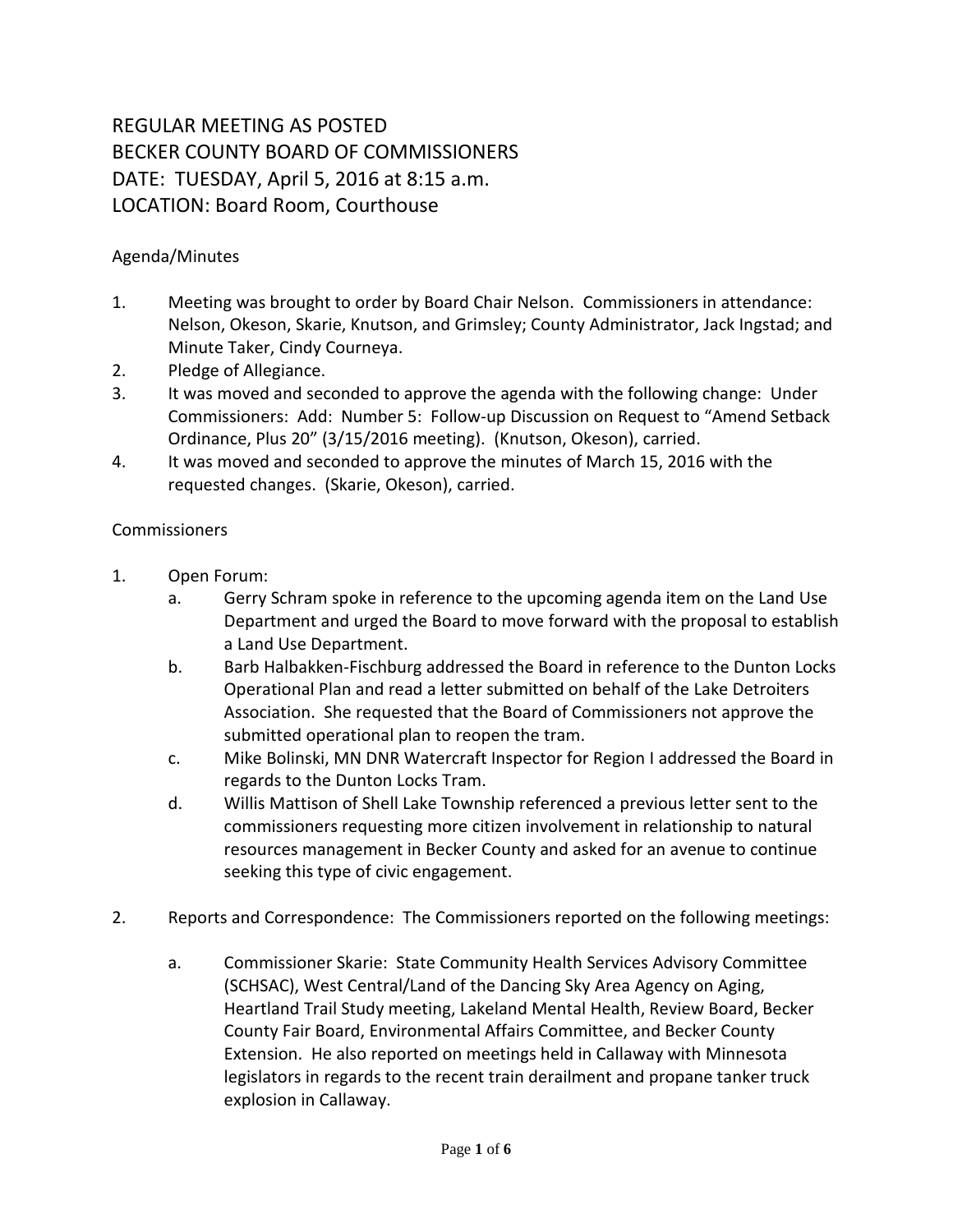- b. Commissioner Grimsley: West Central Initiative District meeting, Lake Agassiz Regional Library (LARL), Sunnyside, Development Achievement Center (DAC), and Becker County Historical Society.
- c. Commissioner Knutson: Environmental Affairs Committee and Economic Development Authority (EDA).
- d. Commissioner Okeson: Highway Committee, Heartland Trail Study meeting, Detroit Lakes/Becker County Airport Committee, Prairie Lakes Municipal Solid Waste Authority (PLMSWA) Joint meeting in Perham, Buffalo/Red River Watershed District Advisory meeting in Lake Park, MN, and attended meetings held in Callaway with Minnesota legislators in regards to the recent train derailment and propane tanker truck explosion in Callaway.
- e. Commission Nelson: Interviews for Natural Resources Management Supervisor position and Information Technology (IT) Director position, Becker County Soil and Water Conservation District (BCSWCD), and attended meetings held in Callaway with Minnesota legislators in regards to the recent train derailment and propane tanker truck explosion in Callaway.
- 3. Appointments: There were none.
- 4. Land Use Department Discussion: Commissioner Knutson presented:
	- a. Commissioner Knutson presented the proposal to establish a Land Use Department, noting the benefits for doing so. Following discussion, Chair Nelson requested that the item be returned to the next Board of Commissioner's meeting, with it noted that the majority of the Board wishes to move forward with the proposal once additional information and language has been provided by Human Resources.
- 5. There was discussion on the tabled requests from the Board meeting of March 15, 2016 to amend Becker County Ordinances (Chapter 3, Section 8, Paragraph B and Chapter 5, Section 2, Paragraph C), to amend the setback average plus twenty (20) feet to setback average plus ten (10) feet for both. The item will be added to the agenda for the next Board meeting of April 19<sup>th</sup> or later, if necessary, for further consideration and possible action.

County Attorney – Out-of-State Travel Request: Tammy Merkins presented:

1. It was moved and seconded to approve the Out-of-State Travel Request for Tammy Merkins to attend the Investigation and Prosecution for Child Fatalities, Neglect, and Abuse Seminar in South Carolina, for the dates of April 25-29, 2016, with no cost to the County. (Skarie, Okeson), carried. It was noted that the seminar is sponsored by the Department of Justice's National Indian Country Training Initiative.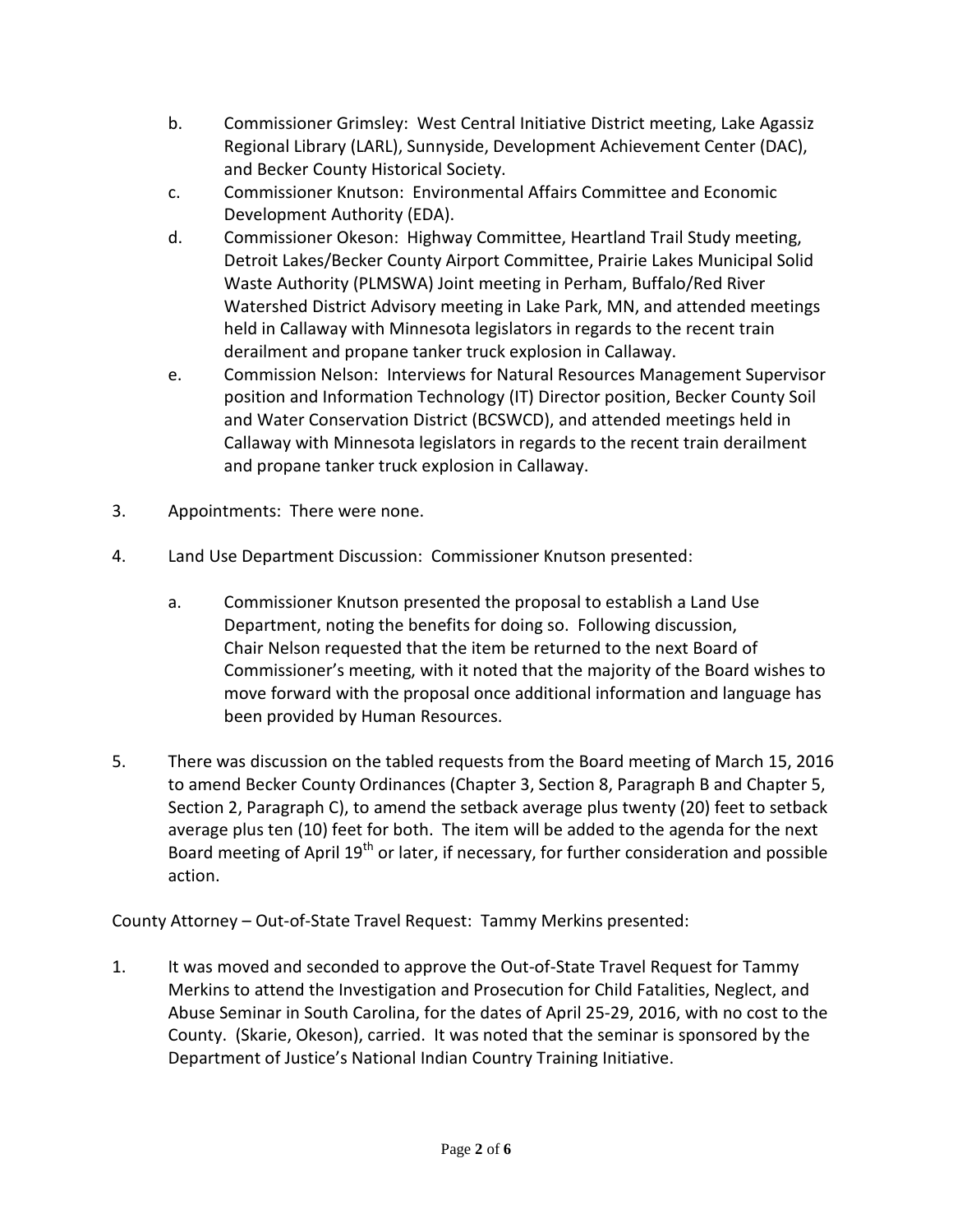City of Callaway – Follow-up on Train Derailment and Propane Tanker Truck Explosion: Mayor Gretchen Stalboerger and Fire Chief Keith Heinlein presented, and City Clerk, Shelly Dillon was also present:

1. Mayor Staboerger and Fire Chief Heinlein expressed their thanks and appreciation to Becker County for their quick response and assistance provided during the March 24, 2016 train derailment and propane tanker truck explosion that occurred in the community of Callaway.

The commissioners and Sheriff Todd Glander thanked the City of Callaway and commended the staff, board, citizens, fire and rescue entities, and volunteer firefighters on the great job they did with all aspects of the disaster including the evacuation and coordination of efforts, noting that everyone worked together excellently.

Fire Chief Heinlein also reported on the advantage of having the ARMER Radio system in place, noting that it worked very well.

Finance Committee Minutes: Mary Hendrickson presented:

- 1. It was moved and seconded to approve the Regular Claims, Auditor Warrants, and Over-90 Day Claims, as presented, with Board Chair Nelson noting that the claim for the Debt Service Bond payment to Otter Tail County – Prairie Lakes Municipal Solid Waste Authority (PLMSWA) in the amount of \$200,605.49 was included with the Regular Claims.
	- a. Auditor's Warrants (Tuesday Bills):
		- i.  $03/15/2016$  in the amount of \$47,778.31
		- ii.  $03/22/2016$  in the amount of \$281,434.76
		- iii.  $03/29/2016$  in the amount of  $\frac{1}{2}$  2,001.48 for a total in the amount of  $$331,214.55$
	- b. Over-90 Days:
		- i. Interpoll Laboratories, Inc., in the amount of \$774.00 (just received invoice);
		- ii. North Shore Fiberglass in the amount of \$ 566.00 (invoice received 03/11/2016);
	- iii. Premier Biotech in the amount of \$25.00 (just received invoice). (Skarie, Okeson).
	- c. Commissioner Grimsley made a motion to amend the motion to approve the claims, as presented, with the removal of the claim to Otter Tail County – PLMSWA. Motion died for lack of a second and the original motion carried.
- 2. It was moved and seconded to accept the January 2016 Cash Comparison and Investment Summary, along with the Sales and Use Tax Report, as presented. (Knutson, Skarie), carried.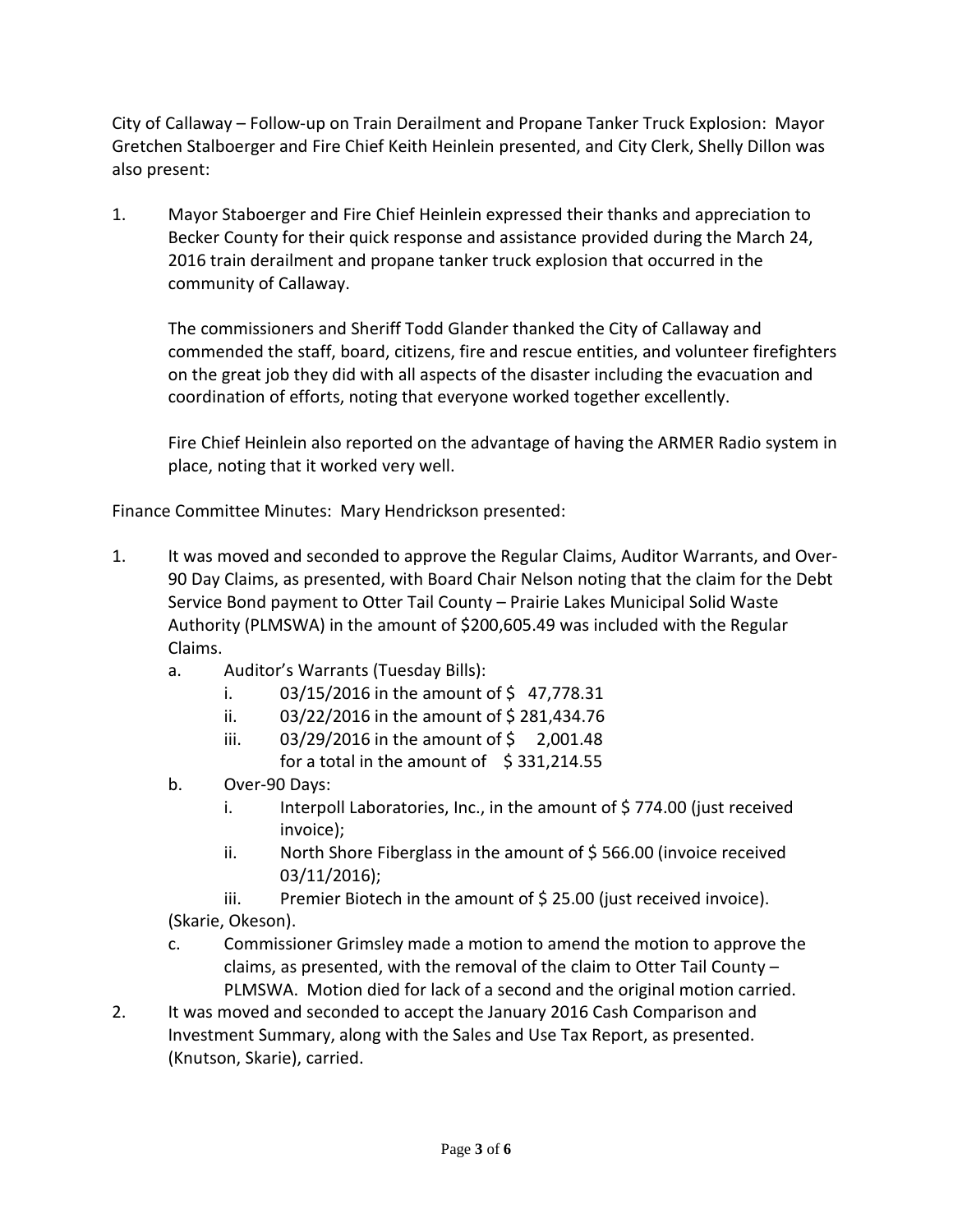- 3. It was moved and seconded to approve the purchase of two (2) DS200 Ballot Counters for 2016 and future elections, at a cost of \$9,870.00, from ES&S, St. Cloud, MN. (Knutson, Grimsley), carried.
- 4. It was moved and seconded to approve the purchase of four (4) VMware Annual Maintenance licenses, at a cost of \$2,704.00 from S.H.I. of Somerset, New Jersey. (Skarie, Okeson), carried.
- 5. It was moved and seconded to approve the purchase of ten (10) Veeam Annual Maintenance Licenses, at a cost of \$4,600.00 from Marco, Detroit Lakes, MN. (Knutson, Skarie), carried.
- 6. It was moved and seconded to approve the purchase of Payroll Software Annual Maintenance for Greenshades, at a cost of \$16,824.75 from Implementation Specialists, Hawley, MN. (Okeson, Grimsley), carried.
- 7. Discussion was held in regards to the request by the Becker County Soil & Water Conservation District (BCSWCD) for Becker County to process payroll and to provide assistance in the hiring process for the Seasonal AIS inspectors for 2016. It was noted that the AIS Level I and II Watercraft Inspector positions have been advertised through Becker County, with BCSWCD paying the cost for advertising. There was also discussion on the request to hire a Seasonal Inspector Liaison and on charging an administrative fee back to BCSWCD for services provided by Becker County.

Auditor-Treasurer: Mary Hendrickson presented:

- 1. Licenses and Permits:
	- a. It was moved and seconded to approve the Combination On and Off-Sale (Including Sunday) Liquor License Renewals for the following:
		- i. Cynthia Lou Knoll Toad Lake Store Toad Lake Township;
		- ii. Lance P. & Tam. T. Highman Northern Inn Toad Lake Township; (Knutson, Skarie), carried.
	- b. It was moved and seconded to approve the New Combination On and Off-Sale (Including Sunday) Liquor License for Dirty Jeans, LLC – Tri-Lakes Roadhouse - Cormorant Township (had On-Sale, wants On/Off). (Grimsley, Okeson), carried.
	- c. It was moved and seconded to approve the On-Sale (Includes Sunday Sales) Liquor License Renewals for the following:
		- i. Swenson Mills, LTD Bleachers Aaron Swenson Lakeview Township;
		- ii. Cormorant Enterprises, Inc. Cormorant Inn & Suites Cormorant Township;
		- iii. Gregg Johnson Cormorant Lakes Sportsman's Club Lake Eunice Township;
		- iv. Peggy L. Branstrom Osage Bait & Tackle Osage Township;
		- v. Northwoods Recreation, LLC Ice Cracking Lodge Round Lake Township;
		- vi. M & K Enterprises Pit 6-11 Lake Eunice Township;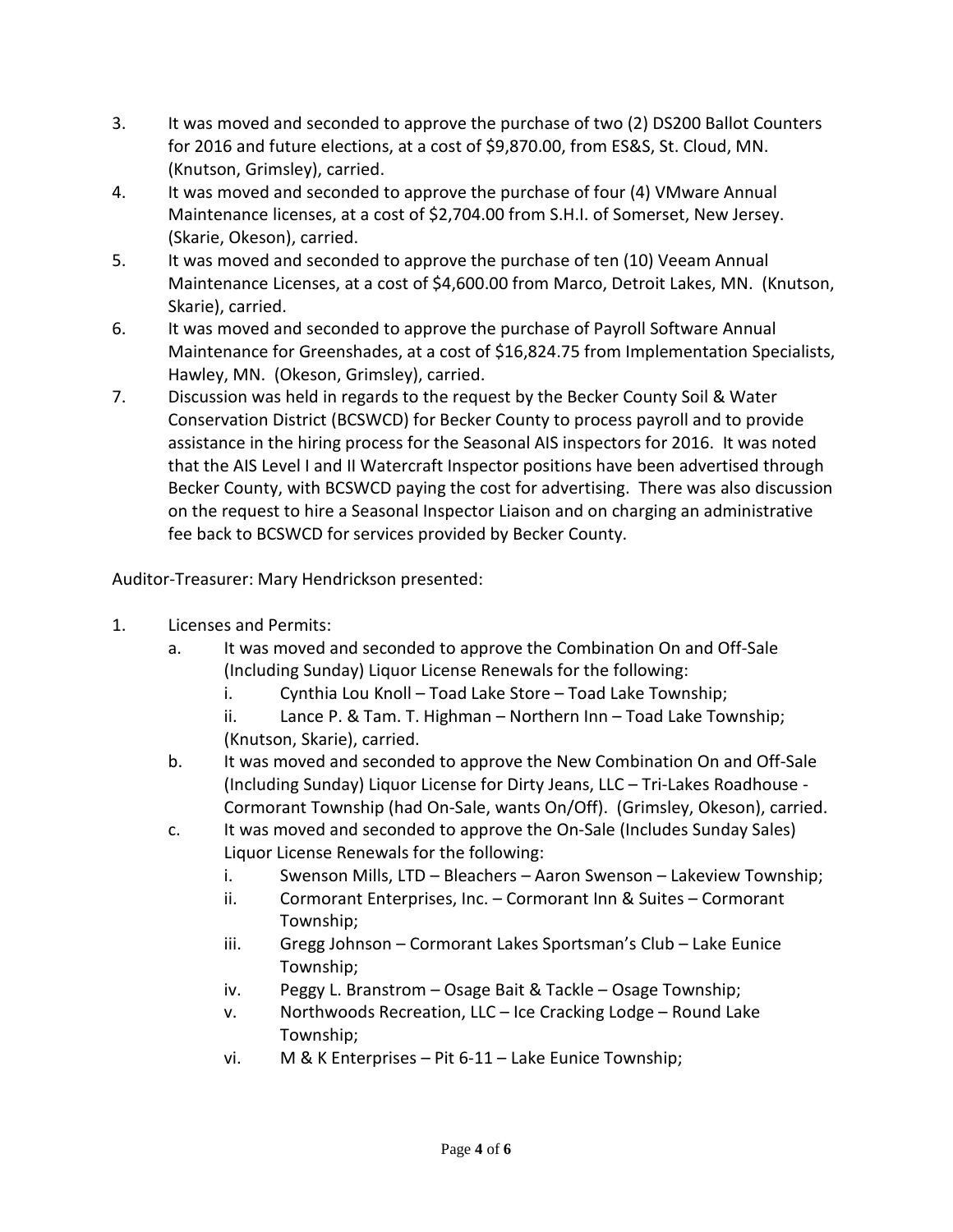vii. Detroit Country Club, Inc. – Gregory Selbo, President – Lakeview Township.

(Okeson, Grimsley), carried.

- d. It was moved and seconded to approve the Off-Sale Liquor License Renewal for Seven Sisters Spirits, LLC – Steve D. Larsen, General Manager – Lakeview Township. (Okeson, Skarie), carried.
- c. It was moved and seconded to approve the 3.2 On-Off Liquor License Renewals for the following:
	- i. The Hideaway Resort Alan Chirpich Shell Lake Township;
	- ii. Tamarac Resort Randy Blanford Sugar Bush Township;

iii. Susan Marie Hosler – Two Inlets Country Store – Two Inlets Township. (Knutson, Okeson), carried.

- f. It was moved and seconded to approve the 3.2 Off-Sale Liquor License Renewal for the following:
	- i. Detroit Country Club, Inc. Gregory Selbo, President Lakeview Township;
	- ii. Peggy L. Branstrom Osage Bait & Tackle Osage Township;
	- iii. Northwoods Recreation, LLC Ice Cracking Lodge Round Lake Township;
	- iv. Shirley Kalberer County 6 Gas & Bait Lakeview Township. (Okeson, Skarie), carried.

Environmental Affairs: Steve Skoog presented:

1. It was moved and seconded to approve Resolution 04-16-1A, that Becker County supports hosting an AmeriCorps member from the Minnesota GreenCorps, a program of the Minnesota Pollution Control Agency (MPCA), for the 2016-2017 program year; and agrees to enter into and sign a host site agreement with the MPCA, as presented, and authorizes and directs the County Administrator, Jack Ingstad, to sign the grant agreement on its behalf. (Knutson, Skarie), carried.

Human Services: Director, John Dinsmore, and Interim Director, Denise Warren presented:

- 1. It was moved and seconded to approve Resolution 04-16-1F, to hire one (1) full-time Child Protection Worker, due to an internal transfer; to use the existing Merit System list, or if needed, create a new Merit List, and if this posting creates another Social Worker vacancy, to fill that vacancy through the Merit System. (Grimsley, Skarie), carried.
- 2. It was moved and seconded to approve the Human Services claims for Human Services, Community Health, and Transit, as presented. (Knutson, Skarie), carried.

Veteran Services: Lauri Brooke presented:

1. Ms. Brooke provided an overview on upcoming events for Veterans Services including the "Celebrate Aging Expo" to be held on Wednesday, April 27, 2016 at the Holiday Inn,